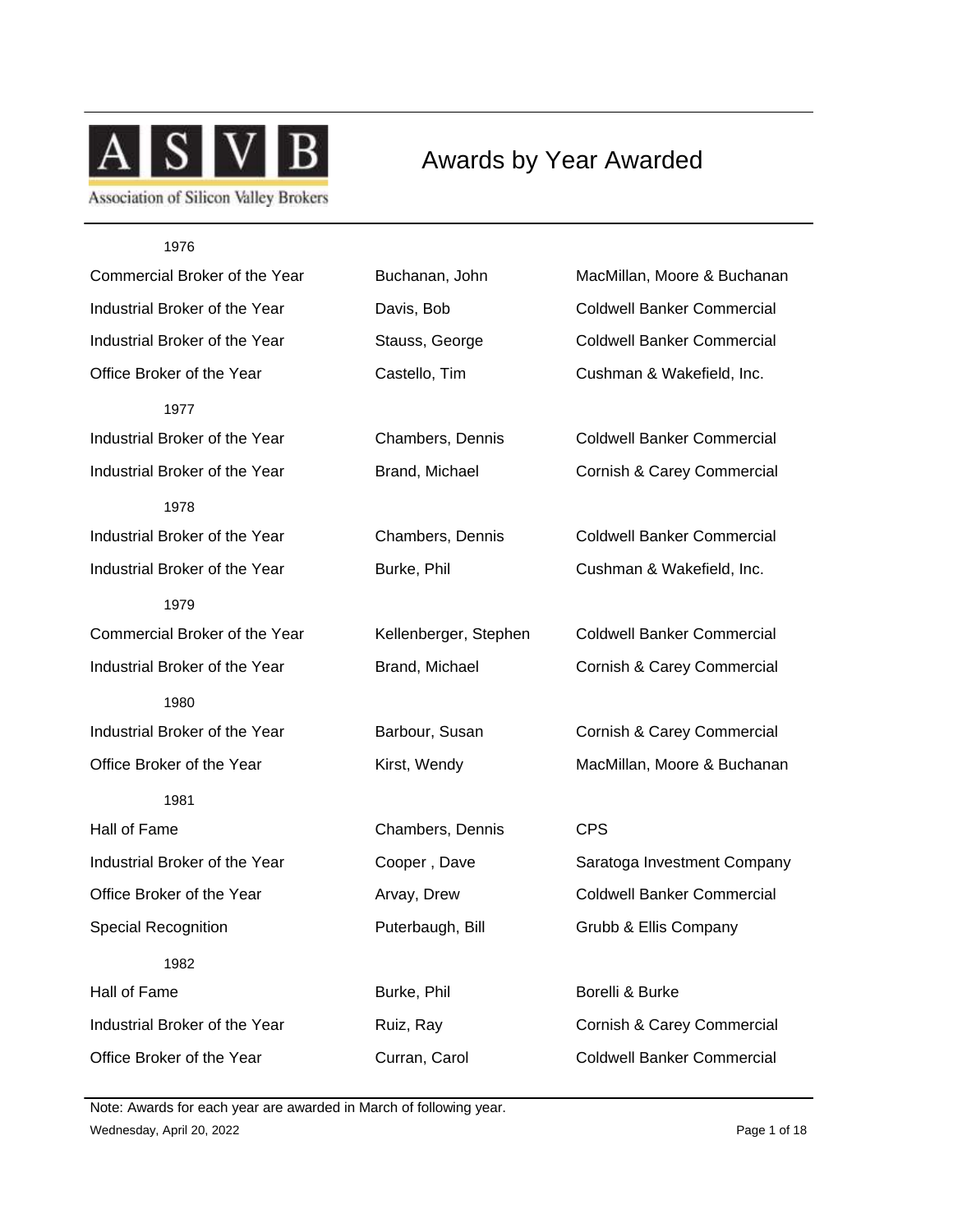Retail Broker of the Year **Buhner, Rich Coldwell Banker Commercial** Coldwell Banker Commercial 1983 Hall of Fame Buchanan, John Macanan Marketing Industrial Broker of the Year Macdonald, Chip CPS Office Broker of the Year Tyrell, Stephen Ashwill/Schneider, Inc. Office Broker of the Year **Arvay, Drew Coldwell Banker Commercial** Retail Broker of the Year **Kondo, Fred** Borelli & Burke Special Recognition **Murphy, Mike** MacMillan, Moore & Buchanan 1984 Hall of Fame Curran, Carol Coldwell Banker Commercial Industrial Broker of the Year Pilster, Fred Cornish & Carey Commercial Industrial Broker of the Year Macdonald, Chip CPS Investment Broker of the Year Borelli, Ralph Borelli & Burke Office Broker of the Year Walsh, Bill Coldwell Banker Commercial Office Broker of the Year Michaels, Marne Coldwell Banker Commercial Retail Broker of the Year Meacham, Gil Meacham/Oettinger, Inc. Special Recognition Strauss, George Coldwell Banker Commercial 1985 Industrial Broker of the Year Hoffman, Jeff Coldwell Banker Commercial Industrial Broker of the Year Hillhouse, Kent CPS Industrial Broker of the Year Roberts, Heather CPS Investment Broker of the Year Miller, John MacMillan, Moore & Buchanan Office Broker of the Year **Machado, Dave** Blickman Turkus Retail Broker of the Year Mackley, Randol Meacham/Oettinger, Inc. Special Recognition Beatty, Bob Cornish & Carey Commercial 1986 Industrial Broker of the Year Michaels, Mike RES Group Investment Broker of the Year Jones, Stanford W. Marcus & Millichap Office Broker of the Year **Brady, John** Cooper Brady Commercial

Project Manager of the Year Mariani, Shirley Trammell Crow Company

Wednesday, April 20, 2022 **Page 2 of 18** Note: Awards for each year are awarded in March of following year.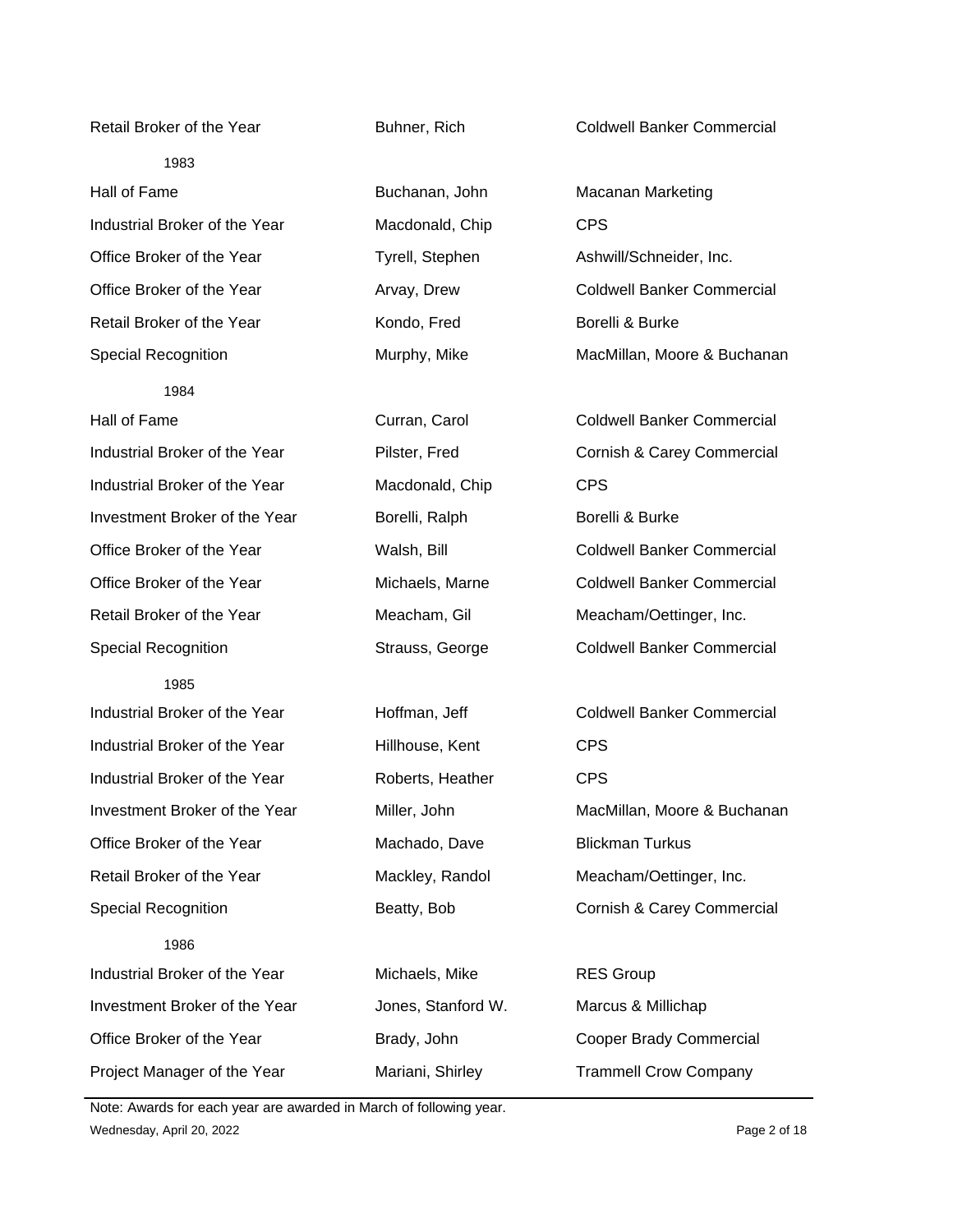Industrial/General Broker of the Year Lange, Bill Bishop Hawk, Inc. Industrial/R&D Broker of the Year Morrison, Susan Cunningham Associates Investment Broker of the Year Gost, Evan Fox & Carskadon Commercial Investment Broker of the Year Roberts, Gary Fox & Carskadon Commercial Office/Downtown Broker of the Year Castello, Jim Cushman & Wakefield, Inc. Office/General Broker of the Year Knauf, Rick Iliff Thorn & Company Retail Broker of the Year Oppenheimer, Jim Meacham/Oppenheimer, Inc. Special Mention Industrial R&D Engles, Bob Grubb & Ellis Company Special Mention Industrial R&D Dwyer, Bob Grubb & Ellis Company

Special Recognition/Broker Biagini, Emo Biagini Properties Special Recognition/Broker Murphy, Tim Norris Beggs & Simpson

## 1988

Industrial/General Broker of the Year Grubb, Bob J.R. Parrish, Inc. Industrial/R&D Broker of the Year Biggar, Michael J Bishop Hawk, Inc. Investment Broker of the Year Lewis, Joe Cornish & Carey Commercial Office/Downtown Broker of the Year Ritchie, Mark H. Ritchie & Ritchie Office/Metropolitan Broker of the Year Boulden, Laureen K. MacMillan, Moore & Buchanan Retail Broker of the Year **Brown, Marilyn** Fox & Carskadon Commercial Retail Broker of the Year **Randolph, Jim** Fox & Carskadon Commercial Special Recognition/Associate Waxman, Mark Waxmon Wool Advertising Special Recognition/Broker Davies, S. Gregory CPS

Hall of Fame **Macdonald**, Chip CPS

Retail Broker of the Year **Randolph, Jim Fox & Carskadon Commercial** Retail Broker of the Year **Brown, Marilyn Fox & Carskadon Commercial** Fox & Carskadon Commercial Special Recognition **Stanek, Dwayne** Ticor Title Insurance Company

Hall of Fame **Array, Drew Coldwell Banker Commercial** Hall of Fame **Murphy, Mike** MacMillan, Moore & Buchanan Special Recognition/Associate Spear, Cheryl Ticor Title Insurance Company

Wednesday, April 20, 2022 **Page 3 of 18** Note: Awards for each year are awarded in March of following year.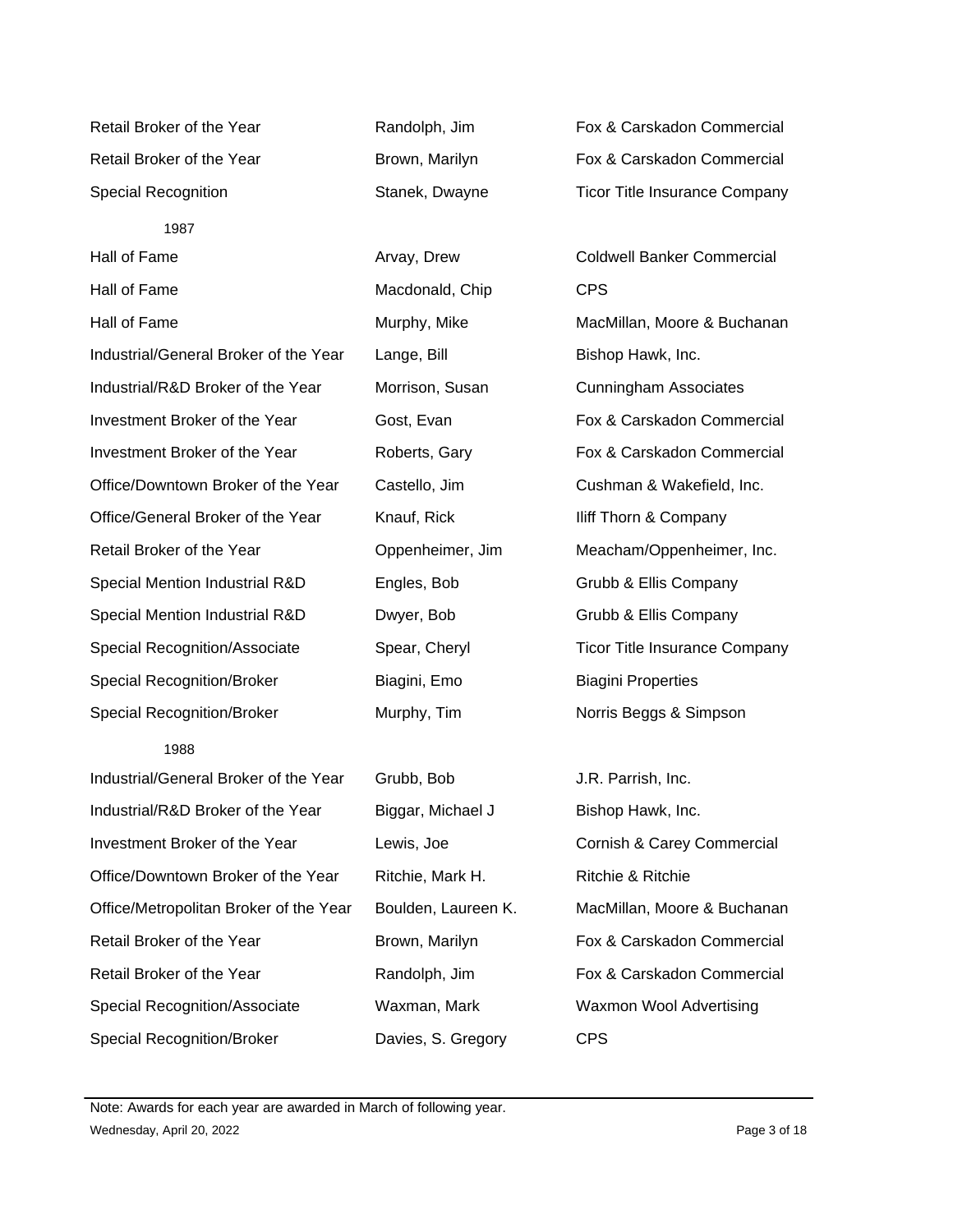| Hall of Fame                          | Biagini, Emo       | <b>Biagini Properties</b>          |
|---------------------------------------|--------------------|------------------------------------|
| Hall of Fame                          | Cooper, Dave       | <b>Cooper Brady Commercial</b>     |
| Hall of Fame                          | Brown, Marilyn     | Fox & Carskadon Commercial         |
| Hall of Fame                          | Randolph, Jim      | Fox & Carskadon Commercial         |
| Industrial/General Broker of the Year | Zamudio, Mark      | J.R. Parrish, Inc.                 |
| Industrial/R&D Broker of the Year     | Mahoney, Phil      | Cornish & Carey Commercial         |
| Investment Broker of the Year         | Lambert, Winston   | <b>Winston Lambert Investments</b> |
| <b>Mike Murphy Award</b>              | Cunningham, Tom    | <b>Cunningham Associates</b>       |
| Office/Downtown Broker of the Year    | Herrington, Judy   | Cornish & Carey Commercial         |
| Office/Suburban Broker of the Year    | Michaels, Marne    | <b>Coldwell Banker Commercial</b>  |
| Retail Broker of the Year             | Frazer, Bruce H.   | Retail Real Estate Group           |
| 1990                                  |                    |                                    |
| Hall of Fame                          | Brand, Michael     | Cornish & Carey Commercial         |
| Industrial/R&D Broker of the Year     | Leiker, Craig      | Wayne Mascia Associates            |
| Investment Broker of the Year         | Byrne, Donn        | <b>CPS</b>                         |
| Land Broker of the Year               | Twardus, Stan      | J.R. Parrish, Inc.                 |
| Land Broker of the Year               | Rowland, Bob       | J.R. Parrish, Inc.                 |
| <b>Mike Murphy Award</b>              | Kirst, Wendy       |                                    |
| Office Broker of the Year             | Talbert, Diane     | Cornish & Carey Commercial         |
| Retail Broker of the Year             | Machado, John      | Grubb & Ellis Company              |
| 1991                                  |                    |                                    |
| Hall of Fame                          | McGuigan, Patty    | Cornish & Carey Commercial         |
| Industrial Broker of the Year         | Cox, Frank         | Cornish & Carey Commercial         |
| Office/Downtown Broker of the Year    | Daugherly, Scott   | J.R. Parrish, Inc.                 |
| Office/General Broker of the Year     | Talbert, Diane     | Cornish & Carey Commercial         |
| R&D Broker of the Year                | Biggar, Michael J  | Bishop Hawk, Inc.                  |
| Retail Broker of the Year             | Teeuws, Amanda     | Terranomics                        |
| 1992                                  |                    |                                    |
| Hall of Fame                          | Blickman, Laurence | <b>Blickman Turkus</b>             |

Wednesday, April 20, 2022 Page 4 of 18 Note: Awards for each year are awarded in March of following year.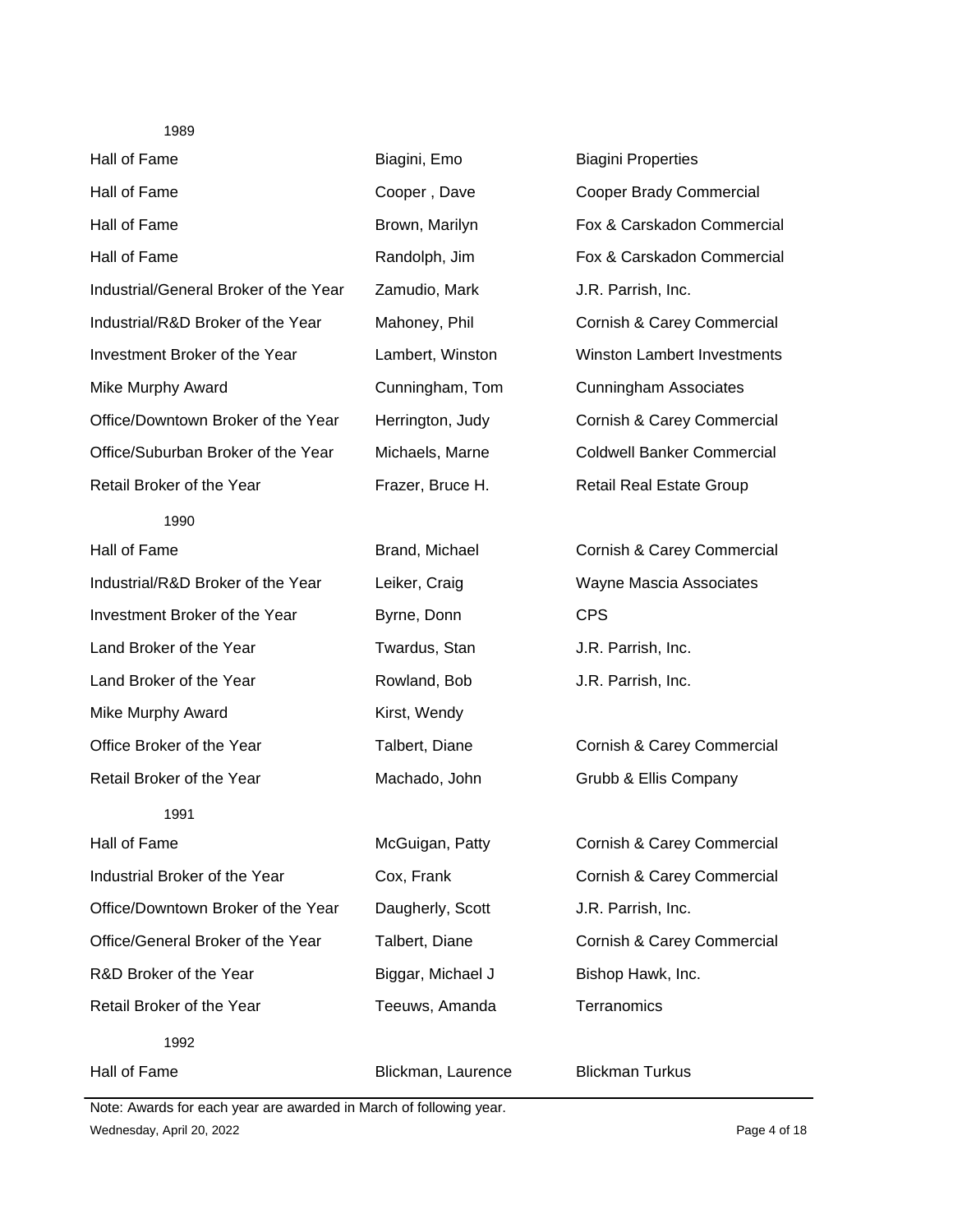| Hall of Fame                           | Hoffman, Jeff    | <b>CB Commercial</b>                  |
|----------------------------------------|------------------|---------------------------------------|
| Hall of Fame                           | Lyman, Brad      | Cornish & Carey Commercial            |
| Industrial Broker of the Year          | Mathisen, Scott  | <b>CB Commercial</b>                  |
| Investment Broker of the Year          | Blickman, Larry  | <b>BT Commercial</b>                  |
| Multiple Categories Broker of the Year | Rosendin, Mike   | <b>Colliers Parrish International</b> |
| Office Broker of the Year              | Talbert, Diane   | Cornish & Carey Commercial            |
| R&D Broker of the Year                 | Scott, Randy     | Cornish & Carey Commercial            |
| R&D Broker of the Year                 | Bergner, Steve   | <b>RES Group</b>                      |
| Retail Broker of the Year              | Machado, John    | Grubb & Ellis Company                 |
| 1993                                   |                  |                                       |
| Industrial Broker of the Year          | Zamudio, Mark    | <b>Colliers Parrish International</b> |
| Investment Broker of the Year          | Blickman, Larry  | <b>BT Commercial</b>                  |
| Land Broker of the Year                | Chambers, Dennis | <b>CPS</b>                            |
| Land Broker of the Year                | Roberts, Heather | <b>CPS</b>                            |
| <b>Mike Murphy Award</b>               | Hillhouse, Kent  | <b>CPS</b>                            |
| Office Broker of the Year              | O'Neill, Ann     | <b>CB Commercial</b>                  |
| Outstanding Broker of the Year         | Mahoney, Phil    | Cornish & Carey Commercial            |
| R&D Broker of the Year                 | Bergrer, Steve   | <b>RES Group</b>                      |
| Retail Broker of the Year              | Donovan, George  |                                       |
|                                        |                  | <b>CB Commercial</b>                  |
| 1994                                   |                  |                                       |
| Hall of Fame                           | Mahoney, Phil    | Cornish & Carey Commercial            |
| Hall of Fame                           | Talbert, Diane   | Cornish & Carey Commercial            |
| Industrial Broker of the Year          | Kovaleski, Jim   | <b>Blickman Turkus</b>                |
| Investment Broker of the Year          | Blickman, Larry  | <b>BT Commercial</b>                  |
| Land Broker of the Year                | Doyle, Eric      | <b>CPS</b>                            |
| <b>Mike Murphy Award</b>               | Beeger, Jim      | Cornish & Carey Commercial            |
| Multiple Categories Broker of the Year | Hoffman, Jeff    | <b>CB Commercial</b>                  |
| Office Broker of the Year              | Lamb, Randy      | Cornish & Carey Commercial            |
| R&D Broker of the Year                 | Scott, Randy     | Cornish & Carey Commercial            |

Wednesday, April 20, 2022 **Page 5 of 18** Note: Awards for each year are awarded in March of following year.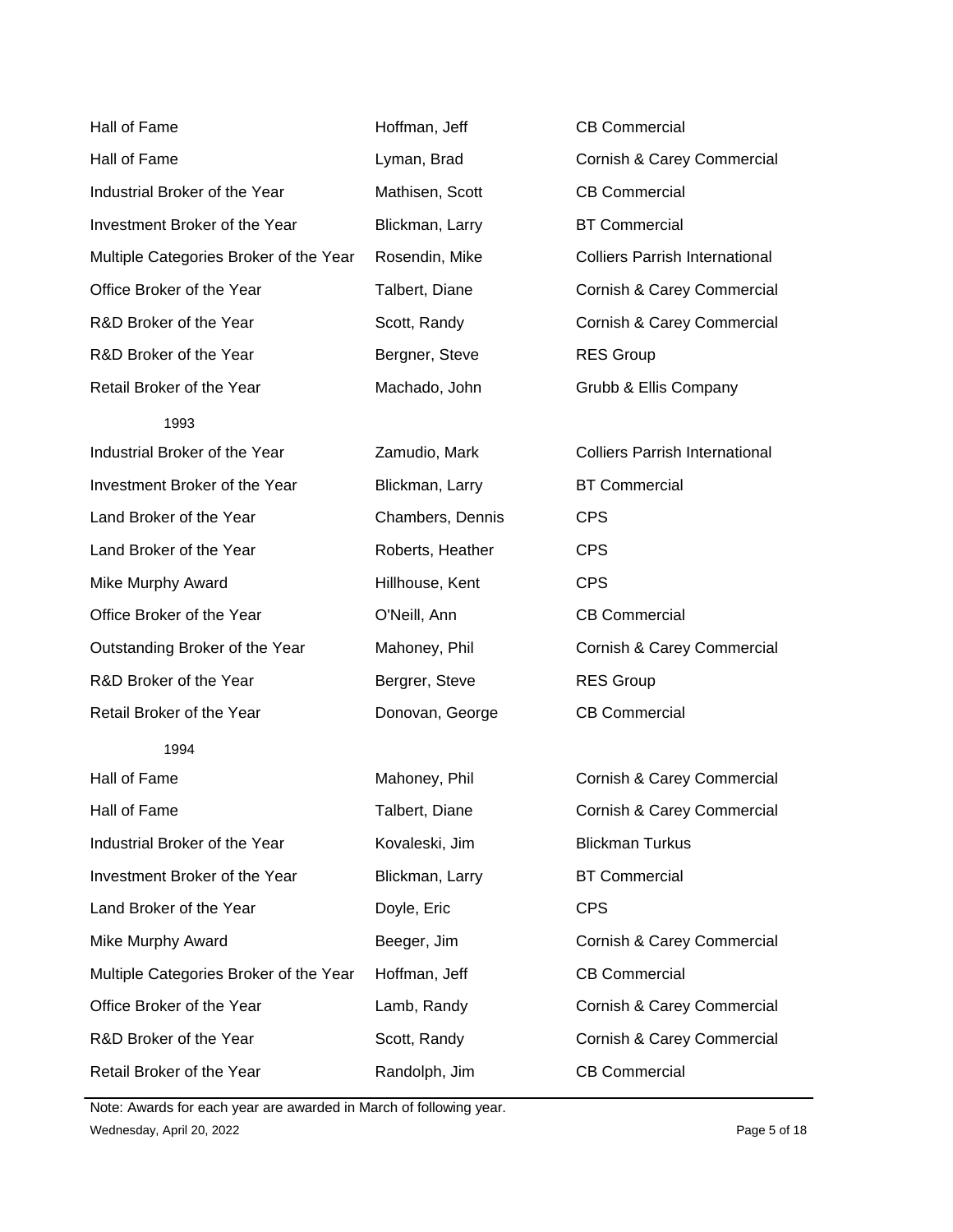| Hall of Fame                           | Reimann, Don       | <b>Colliers Parrish International</b> |
|----------------------------------------|--------------------|---------------------------------------|
| Hall of Fame                           | Binsacca, Jim      | Cornish & Carey Commercial            |
| Industrial Broker of the Year          | Kovaleski, Jim     | <b>BT Commercial</b>                  |
| Investment Broker of the Year          | Blickman, Laurence | <b>BT Commercial</b>                  |
| Land Broker of the Year                | Brand, Michael     | Cornish & Carey Commercial            |
| <b>Mike Murphy Award</b>               | Turkus, Barry      | <b>BT Commercial</b>                  |
| Multiple Categories Broker of the Year | Rosendin, Mike     | <b>Colliers Parrish International</b> |
| Multiple Categories Broker of the Year | Chambers, Dennis   | <b>CPS</b>                            |
| Office Broker of the Year              | Kuiper, Mark       | <b>Colliers Parrish International</b> |
| R&D Broker of the Year                 | Jonas, David       | <b>BT Commercial</b>                  |
| Retail Broker of the Year              | Randolph, Jim      | <b>CB Commercial</b>                  |
| 1996                                   |                    |                                       |
| Broker of the Year                     | Biagini, Mark      | <b>Biagini Properties</b>             |
| Developer/Owner of the Year            |                    | Sobrato Development Companies         |
| Hall of Fame                           | Jonas, David       | <b>BT Commercial</b>                  |
| Hall of Fame                           | Rosendin, Mike     | <b>Colliers Parrish International</b> |
| Hall of Fame                           | Pilster, Fred      | Cornish & Carey Commercial            |
| Hall of Fame                           | Scott, Randolph    | Cornish & Carey Commercial            |
| Hall of Fame                           | Horton, Bruce      | Grubb & Ellis Company                 |
| Industrial Broker of the Year          | Borgia, Scott      | <b>CPS</b>                            |
| Investment Broker of the Year          | Blickman, Larry    | <b>BT Commercial</b>                  |
| Land Broker of the Year                | Macdonald, Chip    | <b>CPS</b>                            |
| Multiple Categories Broker of the Year | Mahoney, Phil      | Cornish & Carey Commercial            |
| Multiple Categories Broker of the Year | Chambers, Dennis   | <b>CPS</b>                            |
| Office Broker of the Year              | Talbert, Diane     | Cornish & Carey Commercial            |
| R&D Broker of the Year                 | Scott, R. Randolph | Cornish & Carey Commercial            |
| <b>Special Recognition</b>             | Seufferlein, Chuck | Cornish & Carey Commercial            |
| 1997                                   |                    |                                       |
| Developer/Owner of the Year            |                    | <b>Lincoln Property Company</b>       |

Wednesday, April 20, 2022 2008 Page 6 of 18 Note: Awards for each year are awarded in March of following year.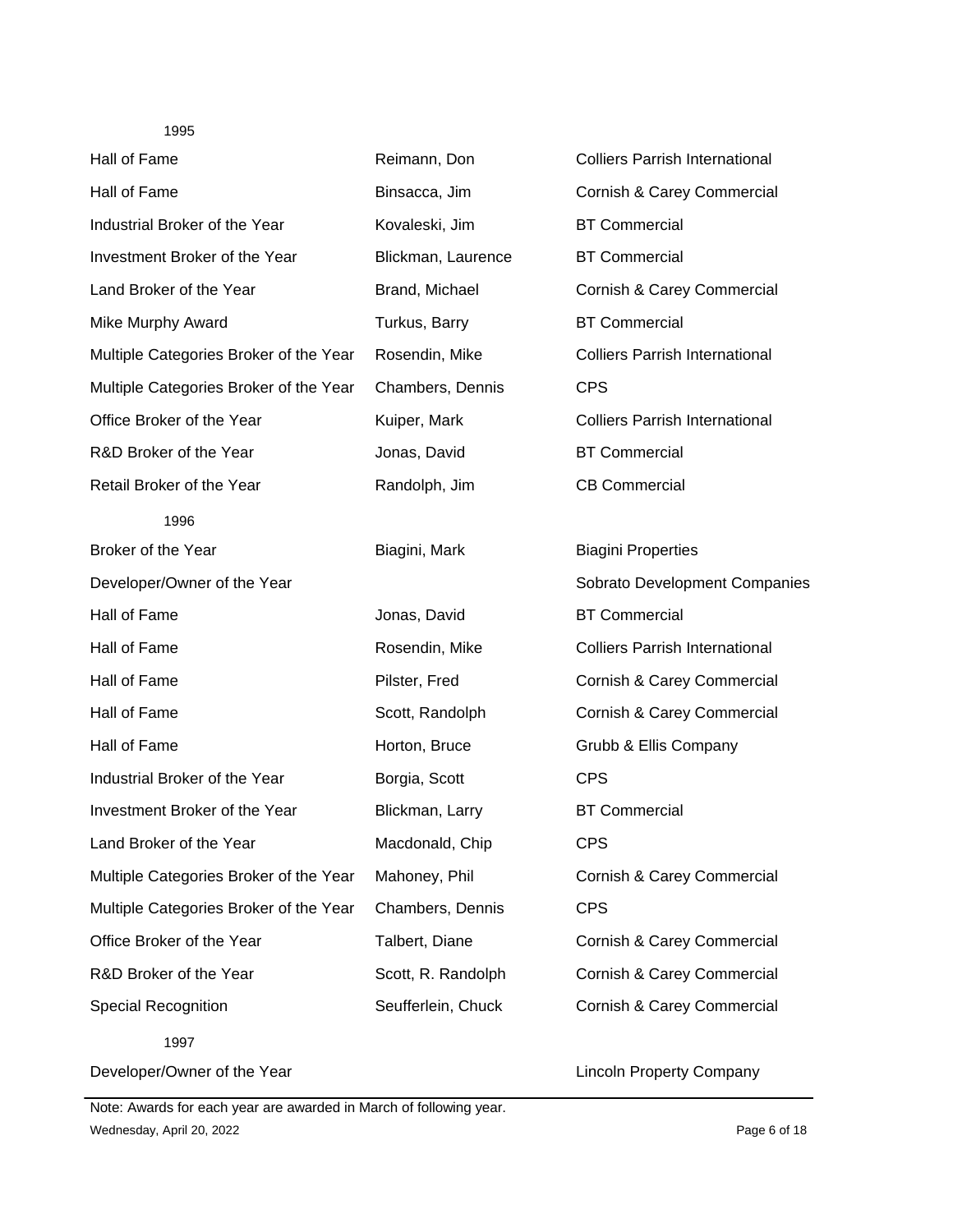| Hall of Fame                           | Black, Jeff        | Grubb & Ellis Company                 |
|----------------------------------------|--------------------|---------------------------------------|
| Hall of Fame                           | Leiker, Craig      | Wayne Mascia Associates               |
| Industrial Broker of the Year          | Kovaleski, Jim     | <b>BT Commercial</b>                  |
| Investment Broker of the Year          | Blickman, Laurence | <b>BT Commercial</b>                  |
| Land Broker of the Year                | Chambers, Dennis   | <b>CPS</b>                            |
| Mike Murphy Award                      | Michaels, Marne    | <b>Colliers Parrish International</b> |
| Multiple Categories Broker of the Year | Chambers, Dennis   | <b>CPS</b>                            |
| Office Broker of the Year              | Koch, Jim          | Cushman & Wakefield, Inc.             |
| R&D Broker of the Year                 | Scott, R. Randolph | Cornish & Carey Commercial            |
| Retail Broker of the Year              | Biagini, Mark      | <b>Biagini Properties</b>             |
| Rookie Broker of the Year              | Fox, Eric          | <b>CPS</b>                            |
| 1998                                   |                    |                                       |
| Developer/Owner of the Year            |                    | Sobrato Development Companies         |
| Hall of Fame                           | Shannon, Rob       | <b>Colliers Parrish International</b> |
| Hall of Fame                           | Hallmar, Howie     | Cornish & Carey Commercial            |
| Hall of Fame                           | Troedson, Jack     | Cornish & Carey Commercial            |
| Hall of Fame                           | Davies, Greg       | <b>CPS</b>                            |
| Hall of Fame                           | Haugh, Dave        | Grubb & Ellis Company                 |
| Industrial Broker of the Year          | Barnes, Jeff       | <b>Colliers Parrish International</b> |
| Investment Broker of the Year          | Blickman, Laurence | <b>BT Commercial</b>                  |
| Land Broker of the Year                | Chambers, Dennis   | <b>CPS</b>                            |
| Mike Murphy Award                      | D'Angelo, Duffy    | <b>Colliers Parrish International</b> |
| Multiple Categories Broker of the Year | Davies, Greg       | <b>CPS</b>                            |
| Office Broker of the Year              | Dallmar, Howie     | Cornish & Carey Commercial            |
| R&D Broker of the Year                 | Scott, Randy       | Cornish & Carey Commercial            |
| Retail Broker of the Year              |                    | <b>Biagini Properties</b>             |
|                                        | Biagini, Mark      |                                       |
| Rookie Broker of the Year              | Moriarty, Joseph   | <b>BT Commercial</b>                  |
| 1999                                   |                    |                                       |
| Developer/Owner of the Year            |                    | Divco West Group                      |

Wednesday, April 20, 2022 **Page 7 of 18** Note: Awards for each year are awarded in March of following year.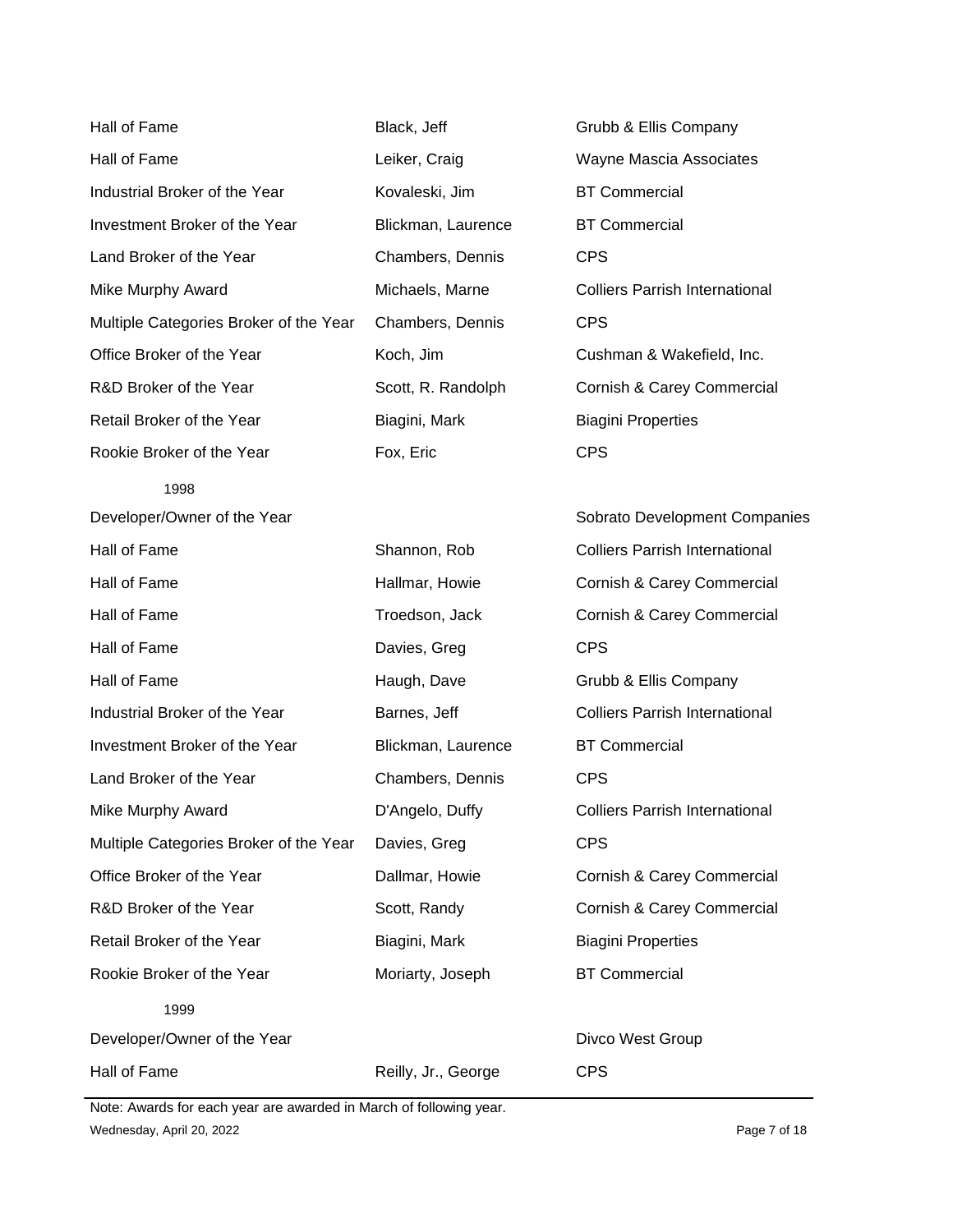| Hall of Fame                           | Michaels, Mike     | <b>CRESA Partners</b>                 |
|----------------------------------------|--------------------|---------------------------------------|
| Industrial Broker of the Year          | Barnes, Jeff       | <b>Colliers Parrish International</b> |
| Investment Broker of the Year          | Blickman, Laurence | <b>BT Commercial</b>                  |
| Land Broker of the Year                | Macdonald, Chip    | <b>CPS</b>                            |
| Mike Murphy Award                      | McSwain, Maryanna  | <b>CPS</b>                            |
| Multiple Categories Broker of the Year | Mahoney, Phil      | <b>Cornish &amp; Carey Commercial</b> |
| Office Broker of the Year              | Dallmar, Howie     | Cornish & Carey Commercial            |
| R&D Broker of the Year                 | Scott, Randy       | Cornish & Carey Commercial            |
| Retail Broker of the Year              | Biagini, Mark      | <b>Biagini Properties</b>             |
| Rookie Broker of the Year              | Clarens, Donnette  | Cornish & Carey Commercial            |
| 2000                                   |                    |                                       |
| Developer/Owner of the Year            |                    | <b>Tishman Speyer</b>                 |
| Hall of Fame                           | Phillips, Jay      | <b>CB Richard Ellis</b>               |
| Hall of Fame                           | Roley, Sutton      | <b>CPS</b>                            |
| Hall of Fame                           | Pace, Steve        | <b>CPS</b>                            |
| Industrial Broker of the Year          | Kovaleski, Jim     | <b>BT Commercial</b>                  |
| Investment Broker of the Year          | Loeswick, Thomas   | <b>Colliers International</b>         |
| Land Broker of the Year                | Macdonald, Chip    | <b>CPS</b>                            |
| Mike Murphy Award                      | Ritchie, Mark      | <b>Ritchie Commercial</b>             |
| Multiple Categories Broker of the Year | Mahoney, Phil      | Cornish & Carey Commercial            |
| Office Broker of the Year              | Daschbach, Mark    | Cornish & Carey Commercial            |
| R&D Broker of the Year                 | Scott, Randy       | Cornish & Carey Commercial            |
| Rookie Broker of the Year              | Hallgrimson, Erik  | <b>CPS</b>                            |
| 2001                                   |                    |                                       |
| Developer/Owner of the Year            |                    | South Bay Development Company         |
| Hall of Fame                           | Sandlin, David     | <b>Colliers International</b>         |
| Hall of Fame                           | Loeswick, Thomas   | <b>Colliers International</b>         |
| Industrial Broker of the Year          | Prosser, Scott     | Grubb & Ellis Company                 |
| Investment Broker of the Year          | Blickman, Larry    | <b>BT Commercial</b>                  |
| Land Broker of the Year                | Brand, Michael     | Cornish & Carey Commercial            |

Wednesday, April 20, 2022 **Page 8 of 18** Note: Awards for each year are awarded in March of following year.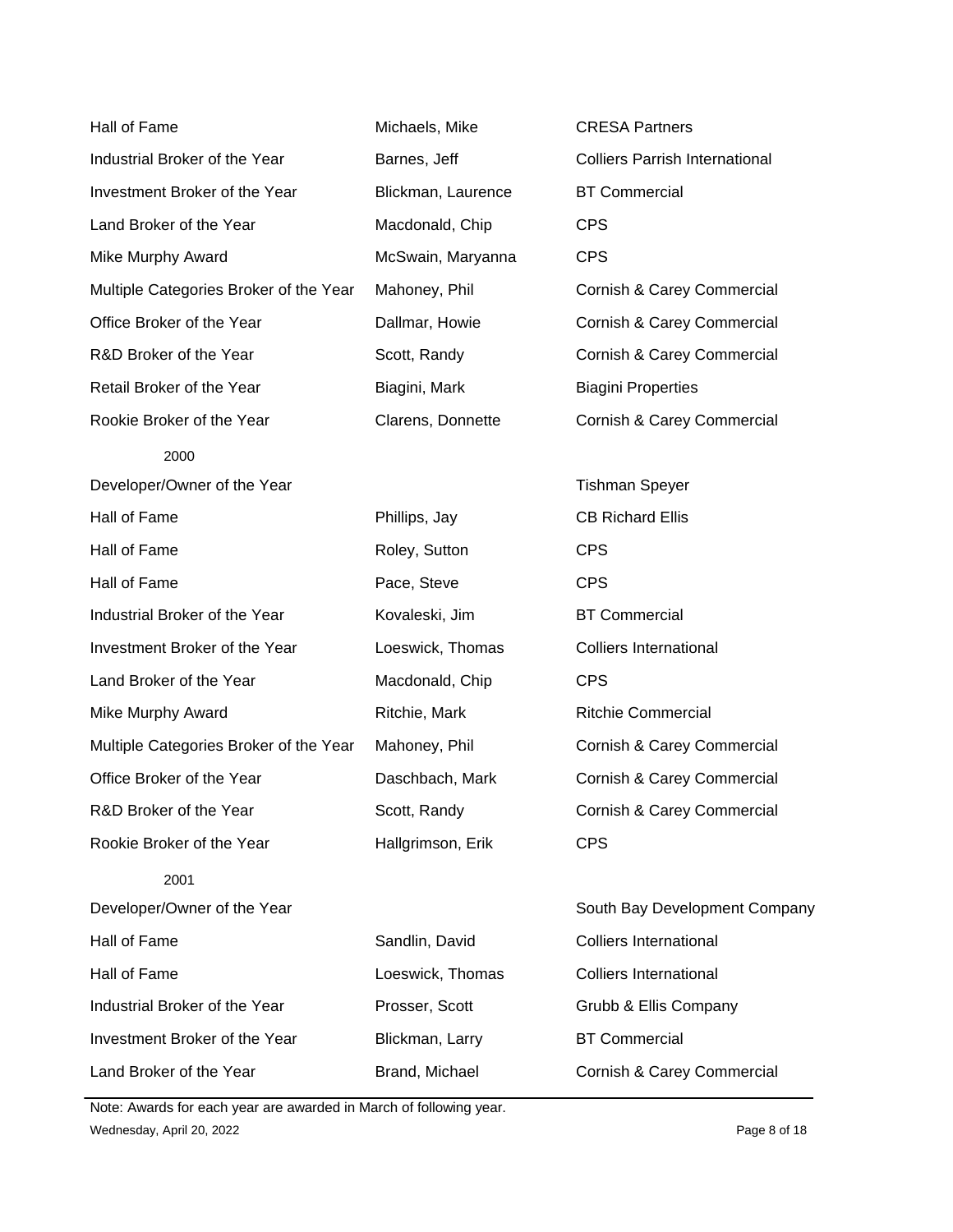| <b>Mike Murphy Award</b>               | Arvay, Drew      | <b>BT Commercial</b>                  |
|----------------------------------------|------------------|---------------------------------------|
| Multiple Categories Broker of the Year | Shannon, Rob     | <b>Colliers International</b>         |
| Office Broker of the Year              | Dallmar, Howard  | Cornish & Carey Commercial            |
| R&D Broker of the Year                 | Horton, Steve    | <b>CPS</b>                            |
| Rookie Broker of the Year              | McKenna, John    | Cornish & Carey Commercial            |
| 2002                                   |                  |                                       |
| Developer/Owner of the Year            |                  | <b>Equity Office Properties</b>       |
| Hall of Fame                           | Beeger, Jim      | Cornish & Carey Commercial            |
| Industrial Broker of the Year          | Zamudio, Mark    | <b>Colliers Parrish International</b> |
| Investment Broker of the Year          | Suddjian, Keith  | Cornish & Carey Commercial            |
| Land Broker of the Year                | Shannon, Rob     | <b>Colliers Parrish International</b> |
| Multiple Categories Broker of the Year | Shannon, Rob     | <b>Colliers Parrish International</b> |
| Office Broker of the Year              | Dallmar, Howard  | Cornish & Carey Commercial            |
| R&D Broker of the Year                 | Fox, Eric        | <b>CPS</b>                            |
| Retail Broker of the Year              | Machado, John    | <b>Colliers Parrish International</b> |
| Rookie Broker of the Year              | Kumagai, Wayne   | Cornish & Carey Commercial            |
| 2003                                   |                  |                                       |
| Developer/Owner of the Year            |                  | CarrAmerica                           |
| Hall of Fame                           | McMahon, John    | <b>Colliers International</b>         |
| Hall of Fame                           | Nochimson, Jeff  | <b>Colliers International</b>         |
| Industrial Broker of the Year          | Matteoni, Brian  | <b>CB Richard Ellis</b>               |
| Investment Broker of the Year          | Loeswick, Thomas | <b>Colliers International</b>         |
| Land Broker of the Year                | Martin, Robert   | Grubb & Ellis Company                 |
| Mike Murphy Award                      | Lyman, Brad      | Cornish & Carey Commercial            |
| Multiple Categories Broker of the Year | Rosendin, Mike   | <b>Colliers International</b>         |
| Office Broker of the Year              | Dallmar, Howie   | Cornish & Carey Commercial            |
| R&D Broker of the Year                 | Rosendin, Mike   | <b>Colliers International</b>         |
| Retail Broker of the Year              | Machado, John    | <b>Colliers International</b>         |
| Rookie Broker of the Year              | Henry, Stephen   | Cornish & Carey Commercial            |

Wednesday, April 20, 2022 **Page 9 of 18** Note: Awards for each year are awarded in March of following year.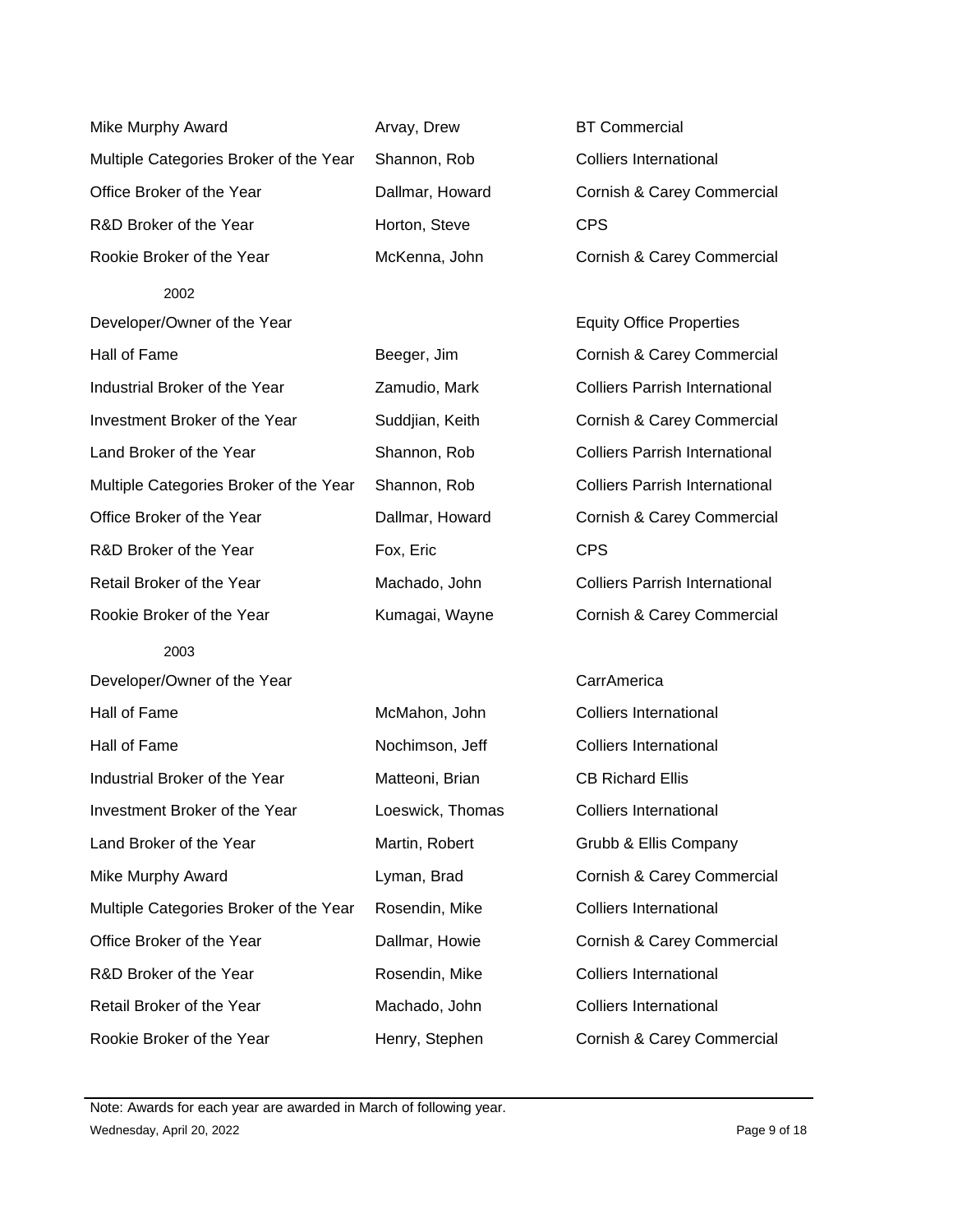| Developer/Owner of the Year            |                  | <b>Equity Office Properties</b> |
|----------------------------------------|------------------|---------------------------------|
| Hall of Fame                           | Zamudio, Mark    | <b>Colliers International</b>   |
| Hall of Fame                           | Daschbach, Mark  | Cornish & Carey Commercial      |
| Industrial Broker of the Year          | Zamudio, Steve   | <b>Colliers International</b>   |
| Investment Broker of the Year          | Cioth, Greg      | <b>Colliers International</b>   |
| Land Broker of the Year                | Borelli, Ralph   | <b>Borelli Investments</b>      |
| Mike Murphy Award                      | Engles, Bob      | Grubb & Ellis Company           |
| Multiple Categories Broker of the Year | Pace, Steve      | <b>CPS</b>                      |
| Office Broker of the Year              | Dallmar, Howard  | Cornish & Carey Commercial      |
| R&D/Office Broker of the Year          | Daschbach, Mark  | Cornish & Carey Commercial      |
| Retail Broker of the Year              | Berry, Sandra    | Cornish & Carey Commercial      |
| Rookie Broker of the Year              | Machado, Vincent | <b>CB Richard Ellis</b>         |
| 2005                                   |                  |                                 |
| Developer/Owner of the Year            |                  | <b>Legacy Partners</b>          |
| Hall of Fame                           | Fordyce, Craig   | <b>Colliers International</b>   |
| Hall of Fame                           | Schmidt, Jim     | Cornish & Carey Commercial      |
| Industrial Broker of the Year          | Matteoni, Brian  | <b>CB Richard Ellis</b>         |
| Investment Broker of the Year          | Ziemendorf, Mark | Cornish & Carey Commercial      |
| Land Broker of the Year                | Borelli, Ralph   | <b>Borelli Investments</b>      |
| <b>Mike Murphy Award</b>               | Tsai, Tenny      | <b>NAI BT Commercial</b>        |
| Multiple Categories Broker of the Year | Mahoney, Phil    | Cornish & Carey Commercial      |
| Office Broker of the Year              | Hiebert, David   | Cornish & Carey Commercial      |
| R&D/Office Broker of the Year          | Thede, David     | Cornish & Carey Commercial      |
| Retail Broker of the Year              | Machado, John    | <b>Colliers International</b>   |
| Rookie Broker of the Year              | Kelly, Joe       | <b>Colliers International</b>   |
| 2006                                   |                  |                                 |
| Developer/Owner of the Year            |                  | <b>RREEF</b>                    |
| Hall of Fame                           | Ziemendorf, Mark | Cornish & Carey Commercial      |
| Industrial Broker of the Year          | Hofer, Ed        | <b>Colliers International</b>   |

Wednesday, April 20, 2022 2008 Page 10 of 18 Note: Awards for each year are awarded in March of following year.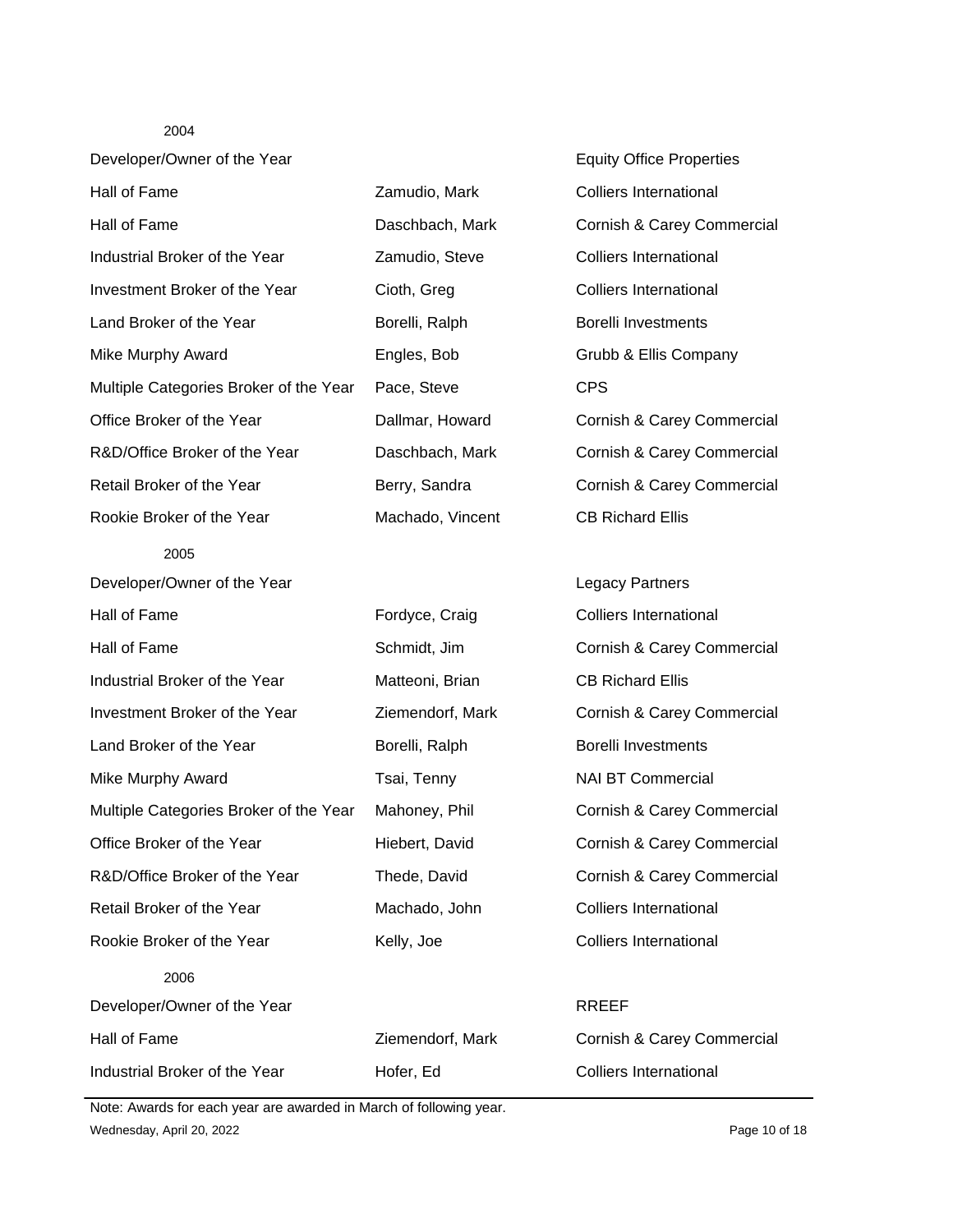| Investment Broker of the Year          | Doyle, Erik            | <b>CB Richard Ellis</b>         |
|----------------------------------------|------------------------|---------------------------------|
| Land Broker of the Year                | Poncetta, Greg         | <b>CB Richard Ellis</b>         |
| <b>Mike Murphy Award</b>               | Macdonald, Chip        | <b>CPS CORFAC International</b> |
| Multiple Categories Broker of the Year | Mahoney, Phil          | Cornish & Carey Commercial      |
| Office Broker of the Year              | Phillips, Jay          | Cornish & Carey Commercial      |
| R&D/Office Broker of the Year          | Brady, John            | <b>CRESA Partners</b>           |
| Retail Broker of the Year              | Randolph, Jim          | Cornish & Carey Commercial      |
| Rookie Broker of the Year              | DeCoite, Jon           | <b>CPS CORFAC International</b> |
| 2007                                   |                        |                                 |
| Developer/Owner of the Year            |                        | South Bay Development Company   |
| Hall of Fame                           | Prehm, Marshall Steven | <b>Colliers International</b>   |
| Hall of Fame                           | Suddjian, Keith        | Cornish & Carey Commercial      |
| Industrial Broker of the Year          | Bell, Rick             | Cornish & Carey Commercial      |
| Investment Broker of the Year          | Doyle, Erik            | <b>CB Richard Ellis</b>         |
| Land Broker of the Year                | Mahoney, Phil          | Cornish & Carey Commercial      |
| <b>Mike Murphy Award</b>               | Seiden, Gary           | <b>Ritchie Commercial</b>       |
| Multiple Categories Broker of the Year | Mahoney, Phil          | Cornish & Carey Commercial      |
| Office Broker of the Year              | Dallmar, Howard        | Cornish & Carey Commercial      |
| R&D/Office Broker of the Year          | Mahoney, Phil          | Cornish & Carey Commercial      |
| Retail Broker of the Year              | Machado, John          | <b>Colliers International</b>   |
| Rookie Broker of the Year              | Henderson, Jefrey      | <b>CB Richard Ellis</b>         |
| 2008                                   |                        |                                 |
| Developer/Owner of the Year            |                        | South Bay Development Company   |
| Hall of Fame                           | Machado, John          | <b>Colliers International</b>   |
| Hall of Fame                           | Gabrielson, Randy      | Cornish & Carey Commercial      |
| Industrial Broker of the Year          | Inguagiato, Jerry      | <b>CB Richard Ellis</b>         |
| Investment Broker of the Year          | Suddjian, Keith        | Cornish & Carey Commercial      |
| Land Broker of the Year                | Benevento, Mike        | <b>CB Richard Ellis</b>         |
| <b>Mike Murphy Award</b>               | Scuncio, Joe           | Grubb & Ellis Company           |
| Multiple Categories Broker of the Year | Ingwers, Rick          | Cushman & Wakefield             |

Wednesday, April 20, 2022 **Page 11 of 18** Note: Awards for each year are awarded in March of following year.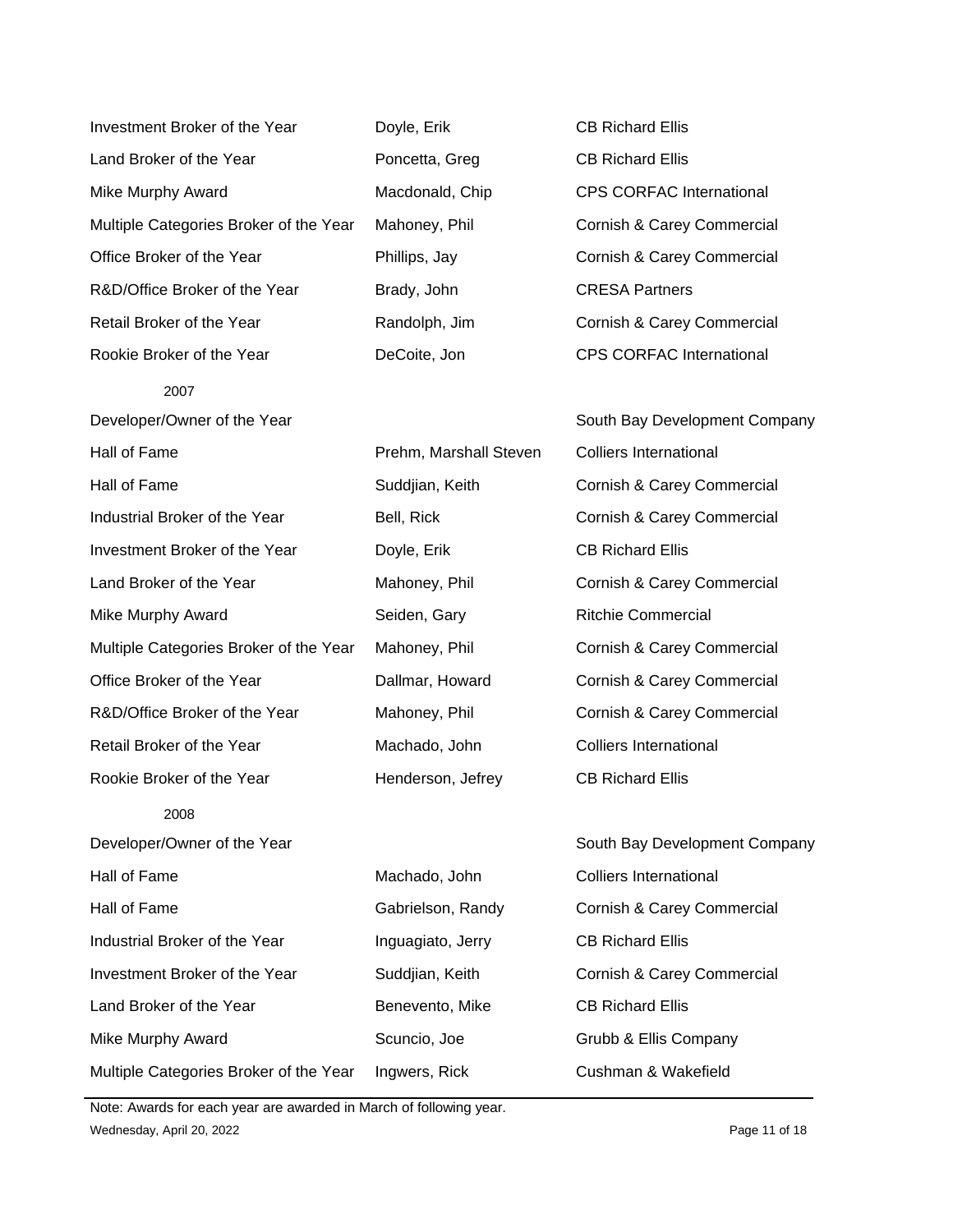Office Broker of the Year Dallmar, Howie Cornish & Carey Commercial R&D/Office Broker of the Year Abarta, Jim Colliers International Retail Broker of the Year Machado, John Colliers International Rookie Broker of the Year Smith, Boyd NAI BT Commercial 2009 Deal of the Year Solyndra Solyndra Solyndra Solyndra Solyndra Solyndra Solyndra Solyndra Solyndra Solyndra Solyndra Solyndra Solyndra Solyndra Solyndra Solyndra Solyndra Solyndra Solyndra Solyndra Solyndra Solyndra Solyndr Developer/Owner of the Year **Hunter Storm Properties Hunter Storm Properties** Hall of Fame Taylor, Tom CB Richard Ellis Hall of Fame von Thaden, Gregg Colliers International Hall of Fame **Kovaleski, Jim** NAI BT Commercial Industrial Broker of the Year Matteoni, Brian CB Richard Ellis Investment Broker of the Year Rogers, Brad Cushman & Wakefield Land Broker of the Year **Russell**, Mark CB Richard Ellis Mike Murphy Award **Mascia, Wayne** GVA Kidder Matthews Multiple Categories Broker of the Year Rosendin, Mike Colliers International Office Broker of the Year **Gabrielson, Randy Cornish & Carey Commercial** R&D/Office Broker of the Year von Thaden, Gregg Colliers International Retail Broker of the Year Machado, John Colliers International Rookie Broker of the Year Scott, Vincent CB Richard Ellis 2010 Deal of the Year - Lease **PWC lease** PWC lease of 488 Almaden Deal of the Year - Sale NUMMI land sales in Fremont Developer/Owner of the Year **Equity Office Properties** Hall of Fame **Horton, Steve** Cassidy Turley CPS Hall of Fame **Arnautou, Phil Colliers International** Industrial Broker of the Year Shannon, Rob CB Richard Ellis Investment Broker of the Year Suddjian, Keith Cornish & Carey NKF Land Broker of the Year **Steinbock, Bob** CB Richard Ellis Mike Murphy Award Yandle, John Cornish & Carey NKF Multiple Categories Broker of the Year Mahoney, Phil Cornish & Carey NKF

Wednesday, April 20, 2022 **Page 12 of 18** Page 12 of 18 Note: Awards for each year are awarded in March of following year.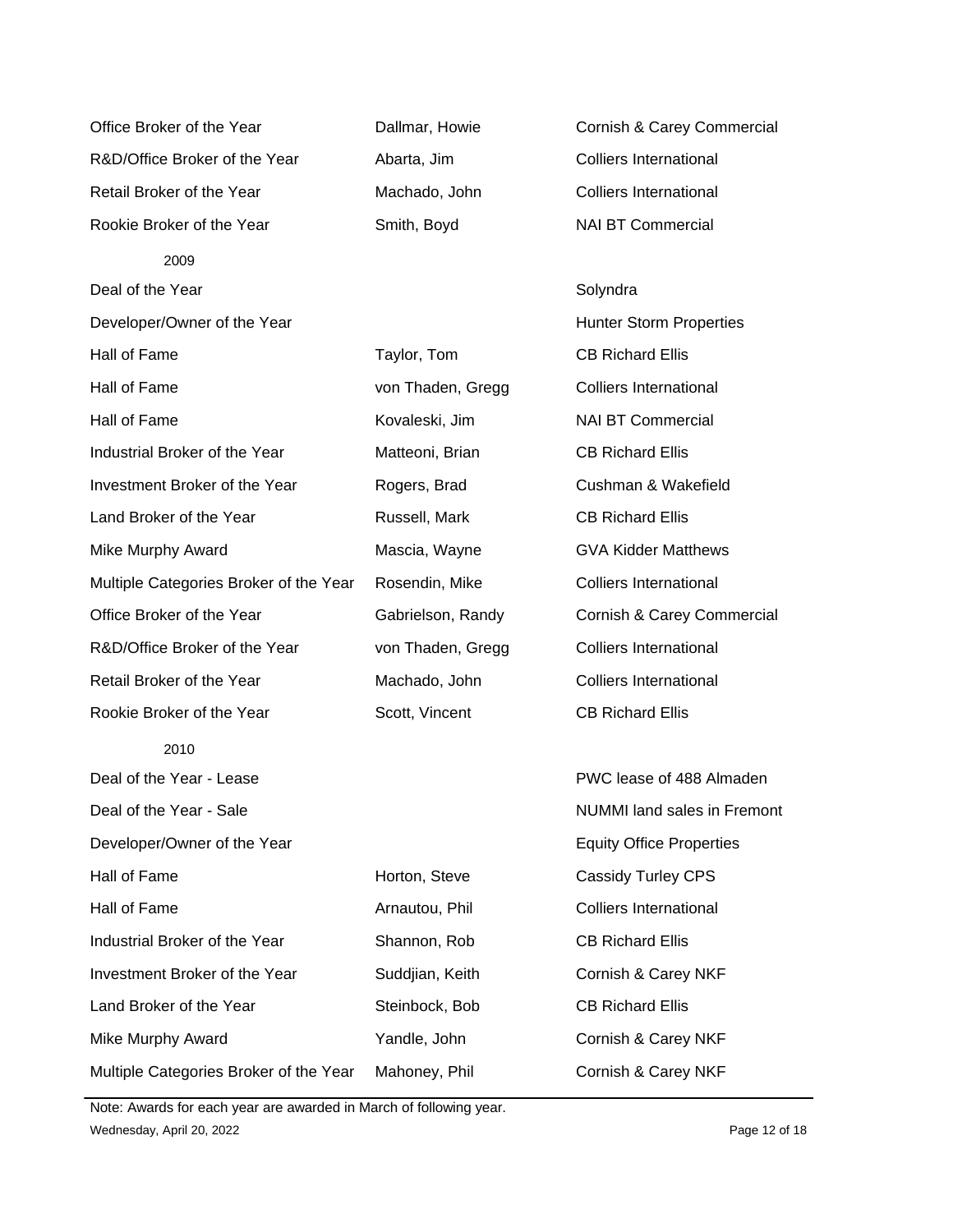| Office Broker of the Year              | Mahoney, Phil    | Cornish & Carey NKF               |
|----------------------------------------|------------------|-----------------------------------|
| R&D/Office Broker of the Year          | Arrillaga, Jeff  | Cornish & Carey NKF               |
| Retail Broker of the Year              | Machado, John    | <b>Colliers International</b>     |
| Rookie Broker of the Year              | Moul, Kevin      | <b>Colliers International</b>     |
| 2011                                   |                  |                                   |
| Deal of the Year - Sale                |                  | Vmware Purchase in Stanford Rese  |
| Developer/Owner of the Year            |                  | Jay Paul Company                  |
| Hall of Fame                           | Gibson, Steve    | <b>Colliers International</b>     |
| Hall of Fame                           | D'Angelo, Duffy  | <b>Colliers International</b>     |
| Industrial Broker of the Year          | Prosser, Scott   | <b>CBRE</b>                       |
| Investment Broker of the Year          | Moriarty, Joseph | <b>CBRE</b>                       |
| Land Broker of the Year (Tie)          | Russell, Mark    | <b>CBRE</b>                       |
| Land Broker of the Year (Tie)          | Poncetta, Greg   | <b>CBRE</b>                       |
| Multiple Categories Broker of the Year | Mahoney, Phil    | Cornish & Carey NKF               |
| Office Broker of the Year              | Mahoney, Phil    | Cornish & Carey NKF               |
| R&D/Office Broker of the Year (Tie)    | Horton, Steve    | <b>Cassidy Turley</b>             |
| R&D/Office Broker of the Year (Tie)    | Dallmar, Howard  | Cornish & Carey NKF               |
| Retail Broker of the Year              | Machado, John    | <b>Colliers International</b>     |
| Rookie Broker of the Year              | Forcier, Jason   | Cornish & Carey NKF               |
| 2012                                   |                  |                                   |
| Deal of the Year - Sale                |                  | The Mission West Sale to Divco/TP |
| Developer/Owner of the Year            |                  | The Irvine Company                |
| Hall of Fame                           | Connor, Mike     | <b>Cassidy Turley</b>             |
| Hall of Fame                           | Arrillaga, Jeff  | Cornish & Carey NKF               |
| Industrial Broker of the Year          | Hofer, Ed        | <b>Colliers International</b>     |
| Investment Broker of the Year          | Moriarty, Joseph | <b>CBRE</b>                       |
| Land Broker of the Year (Tie)          | Russell, Mark    | <b>CBRE</b>                       |
| Land Broker of the Year (Tie)          | Poncetta, Greg   | <b>CBRE</b>                       |
| Mike Murphy Award                      | Beaubien, Fred   | Cushman & Wakefield               |
| Multiple Categories Broker of the Year | Steinbock, Bob   | <b>CBRE</b>                       |

Wednesday, April 20, 2022 **Page 13 of 18** Note: Awards for each year are awarded in March of following year.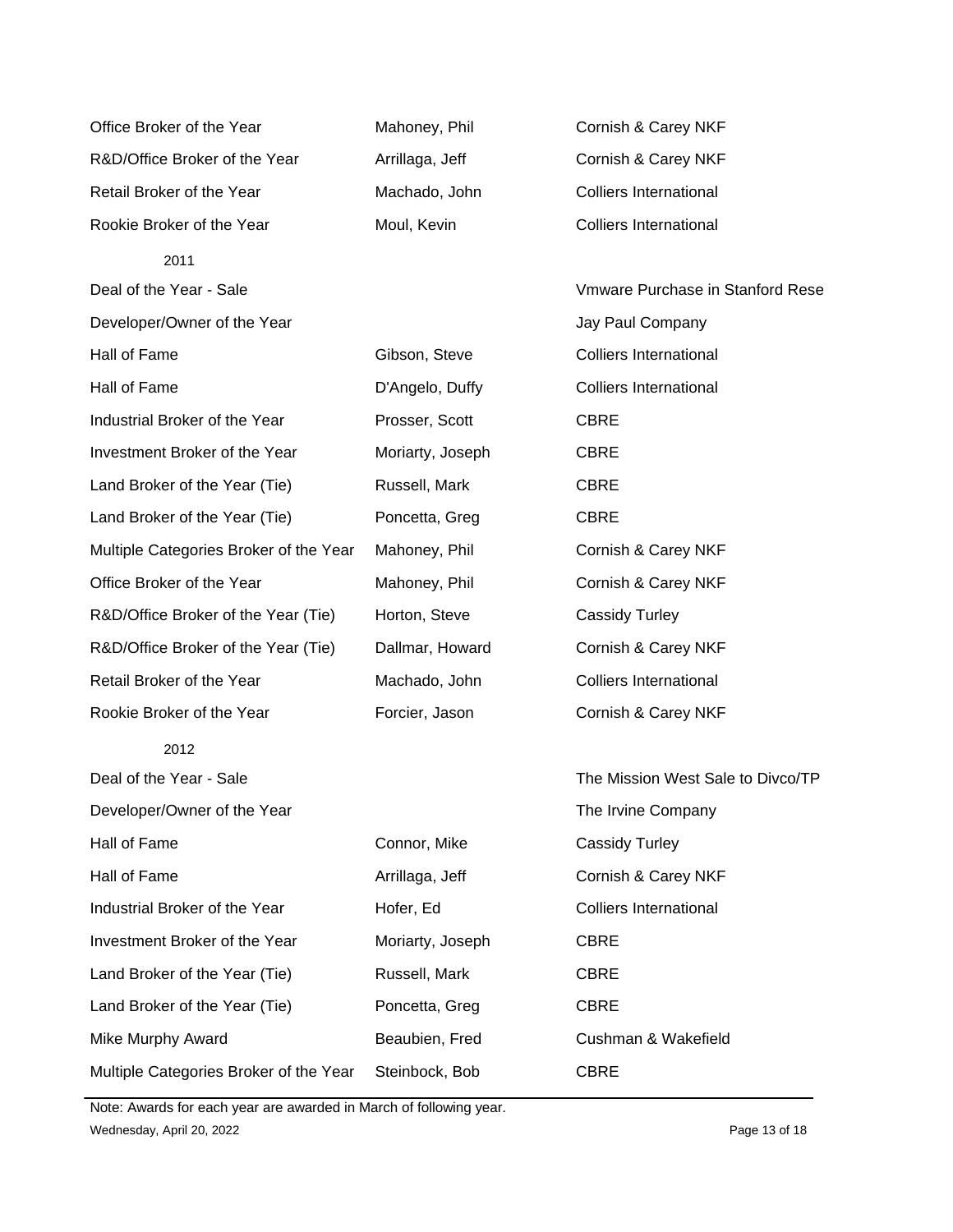| Office Broker of the Year              | Mahoney, Phil     | Cornish & Carey NKF                     |
|----------------------------------------|-------------------|-----------------------------------------|
| R&D/Office Broker of the Year          | Steinbock, Bob    | <b>CBRE</b>                             |
| Retail Broker of the Year              | Machado, John     | <b>Colliers International</b>           |
| Rookie Broker of the Year              | Taylor, Brett     | <b>Colliers International</b>           |
| 2013                                   |                   |                                         |
| Deal of the Year - Sale                |                   | Seagate Purchase of Former Solynd       |
| Developer/Owner of the Year            |                   | <b>Irvine Company Office Properties</b> |
| Hall of Fame                           | Marent, Christian | <b>CBRE</b>                             |
| Hall of Fame                           | Hamilton, Joe     | Cornish & Carey Commercial              |
| Industrial Broker of the Year          | Prosser, Scott    | <b>CBRE</b>                             |
| Investment Broker of the Year          | Moriarty, Joseph  | <b>CBRE</b>                             |
| Land Broker of the Year                | Rowland, Robert   | <b>Colliers International</b>           |
| <b>Mike Murphy Award</b>               | Fredericks, Jeff  | <b>Colliers International</b>           |
| Multiple Categories Broker of the Year | Schmidt, Mark     | <b>CBRE</b>                             |
| Office Broker of the Year (Tie)        | Houston, Jeff     | <b>CBRE</b>                             |
| Office Broker of the Year (Tie)        | Mahoney, Phil     | Cornish & Carey Commercial              |
| R&D/Office Broker of the Year          | Schmidt, Mark     | <b>CBRE</b>                             |
| Retail Broker of the Year              | O'Carroll, Sean   | Cornish & Carey Commercial              |
| Rookie Broker of the Year              | Taylor, Matt      | <b>CBRE</b>                             |
| 2014                                   |                   |                                         |
| Deal of the Year                       |                   | Jay Paul Company / Google               |
| Developer/Owner of the Year            |                   | Jay Paul Company                        |
| Hall of Fame                           | Hofer, Ed         | <b>Colliers International</b>           |
| Hall of Fame                           | Jenab, Kalil      | <b>DTZ</b>                              |
| Industrial Broker of the Year          | Shannon, Rob      | <b>CBRE</b>                             |
| Investment Broker of the Year          | Moriarty, Joseph  | <b>CBRE</b>                             |
| Land Broker of the Year (Tie)          | Russell, Mark     | <b>CBRE</b>                             |
| Land Broker of the Year (Tie)          | Poncetta, Greg    | <b>CBRE</b>                             |
| <b>Mike Murphy Award</b>               | Hillhouse, Kent   | <b>DTZ</b>                              |
| Multiple Categories Broker of the Year | Mahoney, Phil     | Newmark Cornish & Carey                 |

Wednesday, April 20, 2022 2008 Page 14 of 18 Note: Awards for each year are awarded in March of following year.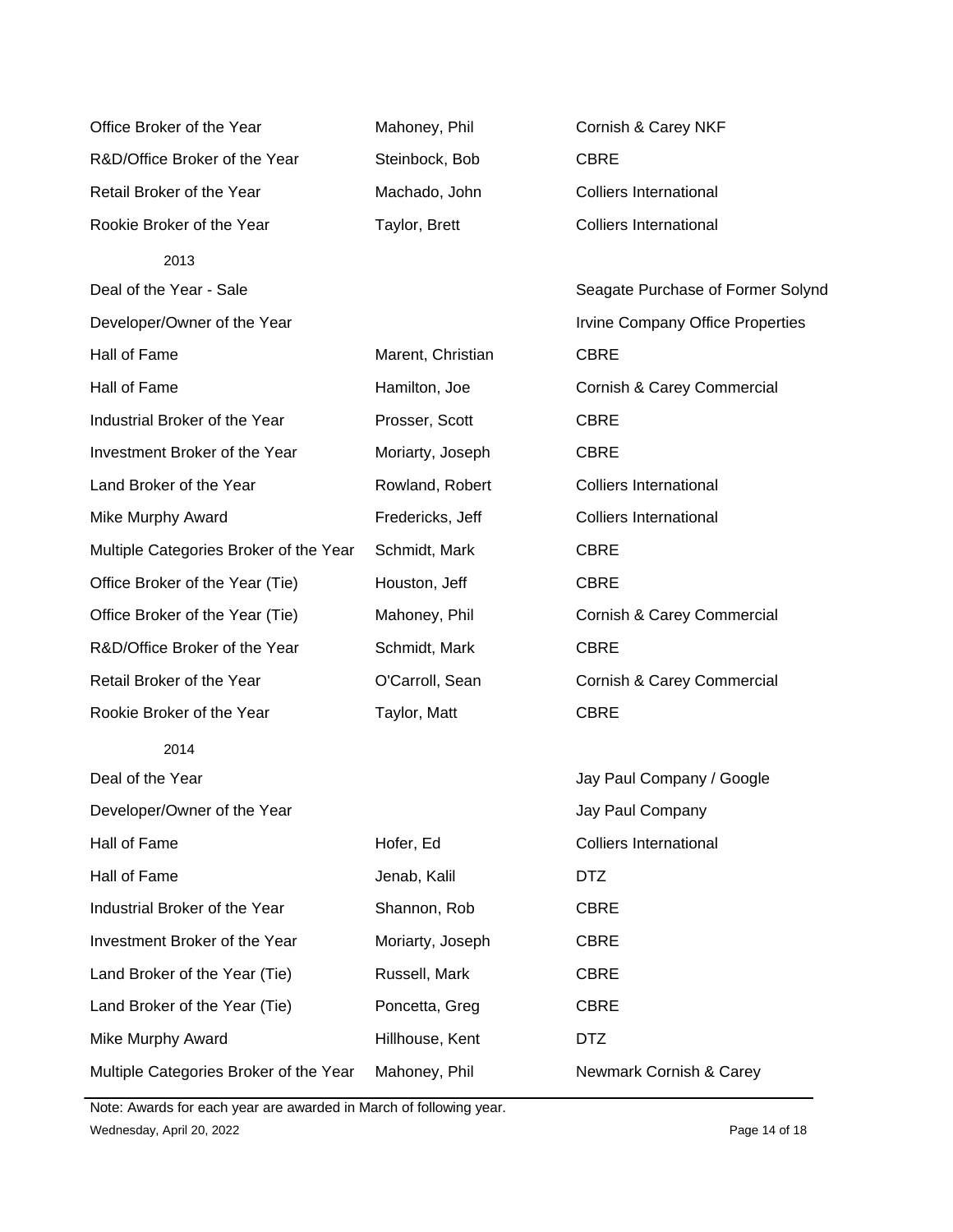| Office Broker of the Year              | Houston, Jeff      | <b>CBRE</b>                       |
|----------------------------------------|--------------------|-----------------------------------|
| R&D/Office Broker of the Year          | Mahoney, Phil      | Newmark Cornish & Carey           |
| Retail Broker of the Year              | Machado, John      | <b>Colliers International</b>     |
| Rookie Broker of the Year              | Suddjian, Michelle | Newmark Cornish & Carey           |
| 2015                                   |                    |                                   |
| Deal of the Year                       |                    | Apple North San Jose Acquisitions |
| Deal of the Year                       |                    | Palo Alto Networks Lease in Santa |
| Developer/Owner of the Year            |                    | <b>Lane Partners</b>              |
| Hall of Fame                           | Schmidt, Dave      | <b>Colliers International</b>     |
| Hall of Fame                           | Beatty, Todd       | Cushman & Wakefield               |
| Industrial Broker of the Year          | Sutherland, Chip   | <b>CBRE</b>                       |
| Investment Broker of the Year          | Fox, Eric          | Cushman & Wakefield               |
| Land Broker of the Year                | Steinbock, Bob     | <b>CBRE</b>                       |
| Multiple Categories Broker of the Year | Horton, Steve      | Cushman & Wakefield               |
| Office Broker of the Year              | Horton, Steve      | Cushman & Wakefield               |
| R&D/Office Broker of the Year          | Houston, Jeff      | <b>CBRE</b>                       |
|                                        |                    |                                   |
| Retail Broker of the Year              | Chung, James       | Cushman & Wakefield               |
| Rookie Broker of the Year              | Portal, Kyle       | <b>Colliers International</b>     |
| 2016                                   |                    |                                   |
| Deal of the Year                       |                    | Google/LinkedIn Property Swap     |
| Developer/Owner of the Year            |                    | South Bay Development Company     |
| Hall of Fame                           | Houston, Jeff      | <b>CBRE</b>                       |
| Hall of Fame                           | Rowland, Bob       | <b>Colliers International</b>     |
| Industrial Broker of the Year          | Sutherland, Chip   | <b>CBRE</b>                       |
| Investment Broker of the Year          | Prosser, Scott     | <b>CBRE</b>                       |
| Land Broker of the Year                | Hallgrimson, Erik  | Cushman & Wakefield               |
| <b>Mike Murphy Award</b>               | Lewis, Joe         | <b>Orchard Properties</b>         |
| Multiple Categories Broker of the Year | Mahoney, Phil      | Newmark Cornish & Carey           |
| Office Broker of the Year              | Mahoney, Phil      | Newmark Cornish & Carey           |

Wednesday, April 20, 2022 **Page 15 of 18** Note: Awards for each year are awarded in March of following year.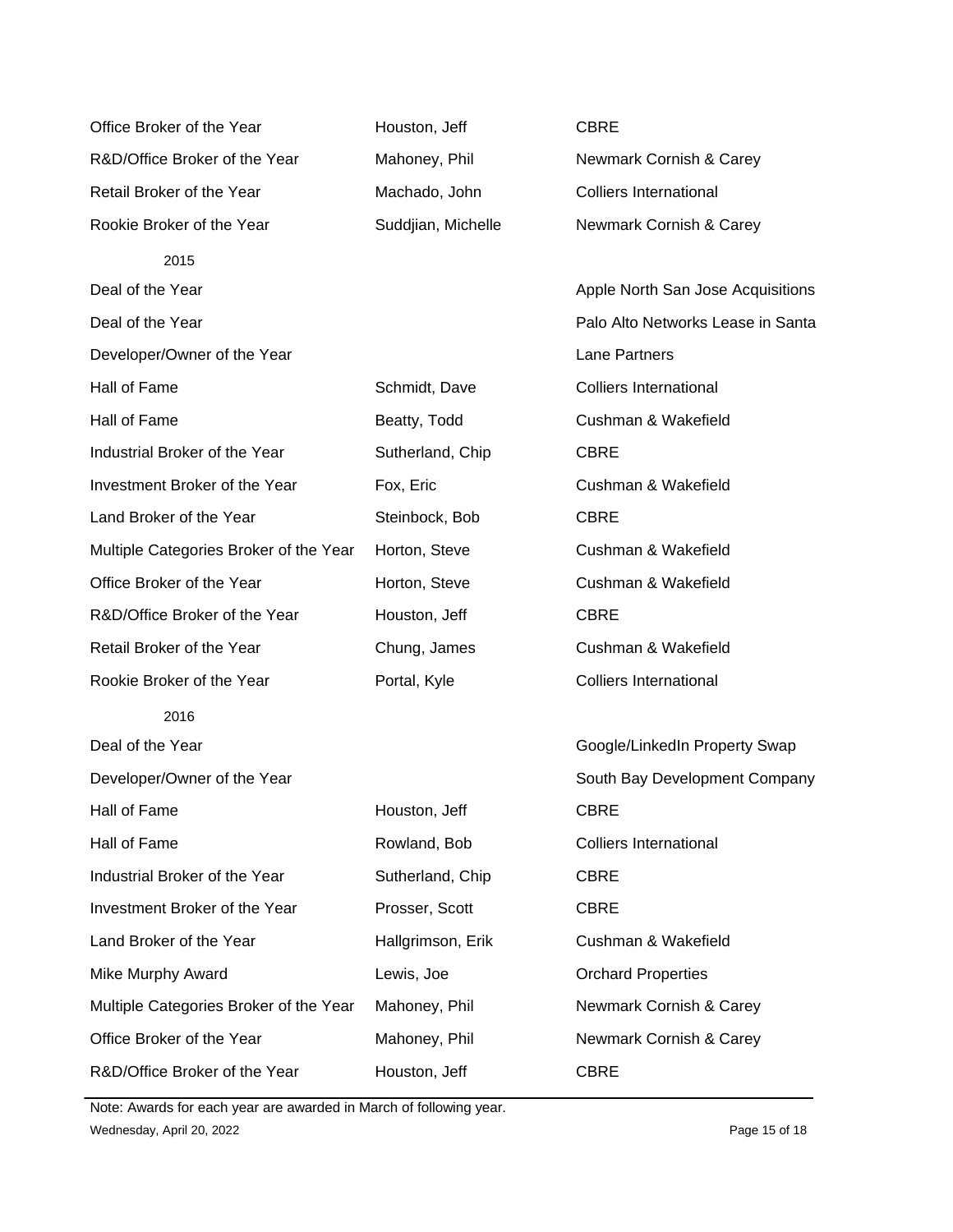| Retail Broker of the Year              | Chung, James      | Cushman & Wakefield               |
|----------------------------------------|-------------------|-----------------------------------|
| Rookie Broker of the Year              | Bennette, Greg    | Cushman & Wakefield               |
| 2017                                   |                   |                                   |
| Deal of the Year                       |                   | Google Downtown San Jose - Tram   |
| Developer/Owner of the Year            |                   | Irvine Company Office Properties  |
| Hall of Fame                           | Moriarty, Joe     | <b>CBRE</b>                       |
| Hall of Fame                           | Ritchie, Mark     | <b>Ritchie Commercial</b>         |
| Industrial Broker of the Year          | Sutherland, Chip  | <b>CBRE</b>                       |
| Investment Broker of the Year (Tie)    | Prosser, Scott    | <b>CBRE</b>                       |
| Investment Broker of the Year (Tie)    | Moriarty, Joe     | <b>CBRE</b>                       |
| Land Broker of the Year                | Sutherland, Chip  | <b>CBRE</b>                       |
| Most Listings Broker of the Year       | Gregory, Susan    | <b>Colliers International</b>     |
| Most Procuring Broker of the Year      | Sutherland, Chip  | <b>CBRE</b>                       |
| Multi-Family Broker of the Year        | Sung, Don         | <b>Colliers International</b>     |
| Multiple Categories Broker of the Year | Sutherland, Chip  | <b>CBRE</b>                       |
| Office Broker of the Year              | Dallmar, Howard   | Newmark Knight Frank              |
| R&D/Office Broker of the Year          | Horton, Steve     | Cushman & Wakefield               |
| Retail Broker of the Year              | Machado, John     | <b>Colliers International</b>     |
| Rookie Broker of the Year              | Taylor, Robbie    | <b>CBRE</b>                       |
| 2018                                   |                   |                                   |
| Deal of the Year                       |                   | City View Plaza, Downtown San Jos |
| Developer of the Year                  |                   | Jay Paul Company                  |
| Hall of Fame                           | Prosser, Scott    | <b>CBRE</b>                       |
| Hall of Fame                           | Gregory, Susan    | <b>Colliers International</b>     |
| Industrial Broker of the Year          | Suthland, Chip    | <b>CBRE</b>                       |
| Investment Broker of the Year          | Najera, Edmund    | Newmark Knight Frank Capital Mark |
| Land Broker of the Year                | Hansen, Gary      | Cushman & Wakefield               |
| Most Listings Broker of the Year       | Gregory, Susan    | <b>Colliers International</b>     |
| Most Procuring Broker of the Year      | Hallgrimson, Erik | Cushman & Wakefield               |
| Multi-Family Broker of the Year        | Henry, Brian      | Newmark Knight Frank              |

Wednesday, April 20, 2022 **Page 16 of 18** Note: Awards for each year are awarded in March of following year.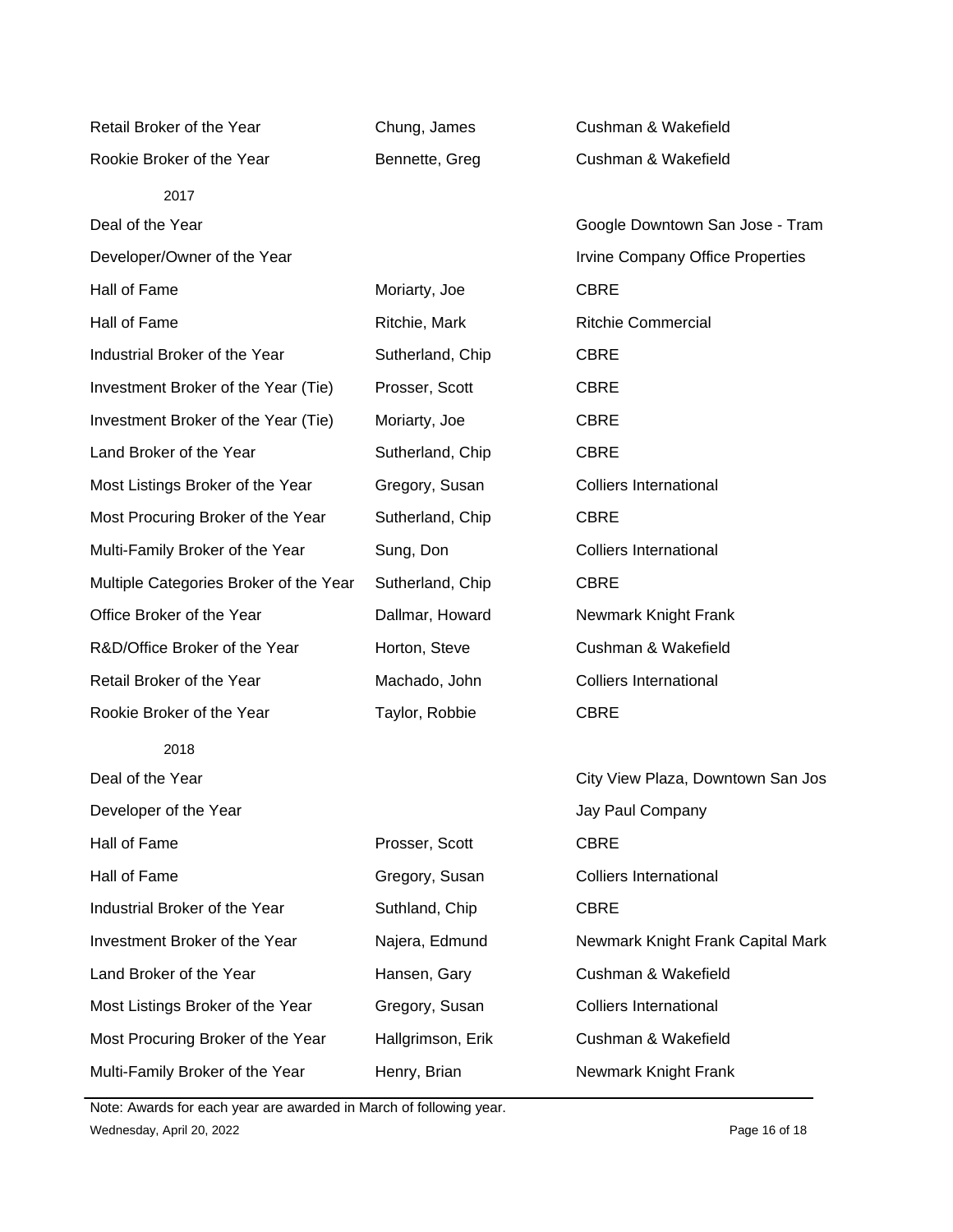| Multiple Categories Broker of the Year               | Mahoney, Phil    | Newmark Knight Frank          |  |
|------------------------------------------------------|------------------|-------------------------------|--|
| Office Broker of the Year                            | Mahoney, Phil    | Newmark Knight Frank          |  |
| R&D/Office Broker of the year                        | Horton, Steve    | Cushman & Wakefield           |  |
| Retail Broker of the year                            | Machado, John    | <b>Colliers International</b> |  |
| Rookie Broker of the Year                            | Lageman, Alex    | Cushman & Wakefield           |  |
| 2019                                                 |                  |                               |  |
| Deal of the Year                                     |                  | The Verizon Sale and Leases   |  |
| Developer of the Year                                |                  | <b>Hunter Storm</b>           |  |
| Hall of Fame                                         | Steinbock, Bob   | <b>CBRE</b>                   |  |
| Hall of Fame                                         | Fox, Eric        | Cushman & Wakefield           |  |
| Industrial Broker of the Year                        | Sutherland, Chip | <b>CBRE</b>                   |  |
| Industrial Procuring Broker of the Year              | Stephenson, Walt | Cushman & Wakefield           |  |
| Investment Broker of the Year (Tie)                  | Prosser, Scott   | <b>CBRE</b>                   |  |
| Investment Broker of the Year (Tie)                  | Moriarty, Joe    | <b>CBRE</b>                   |  |
| Land Broker of the Year                              | Mahoney, Phil    | Newmark Knight Frank          |  |
| Michael Murphy Award                                 |                  | The Sobrato Organization      |  |
| Most Listings Broker of the Year                     | Thompson, Mike   | Cushman & Wakefield           |  |
| Most Procuring Broker of the Year                    | Thompson, Mike   | Cushman & Wakefield           |  |
| Multi-Family Broker of the Year                      | Henry, Brian     | Newmark Knight Frank          |  |
| Multiple Categories Broker of the Year               | Mahoney, Phil    | Newmark Knight Frank          |  |
| R&D/Office Listing Broker of the Year                | Horton, Steve    | Cushman & Wakefield           |  |
| R&D/Office Procuring Broker of the Yea Houston, Jeff |                  | <b>CBRE</b>                   |  |
| Retail Broker of the Year                            | Machado, John    | <b>Colliers International</b> |  |
| Rookie of the Year                                   | Lyman, Carter    | Newmark Knight Frank          |  |
| 2020                                                 |                  |                               |  |
| Industrial Listing Broker of the Year                | Sutherland, Chip | <b>CBRE</b>                   |  |
| Industrial Procuring Broker of the Year              | Shepherd, Chris  | <b>CBRE</b>                   |  |
| Investment Broker of the Year (Tie)                  | Prosser, Scott   | <b>CBRE</b>                   |  |
| Investment Broker of the Year (Tie)                  | Moriarty, Joe    | <b>CBRE</b>                   |  |
| Land Broker of the Year                              | Matteoni, Brian  | <b>CBRE</b>                   |  |

Wednesday, April 20, 2022 **Page 17 of 18** Note: Awards for each year are awarded in March of following year.